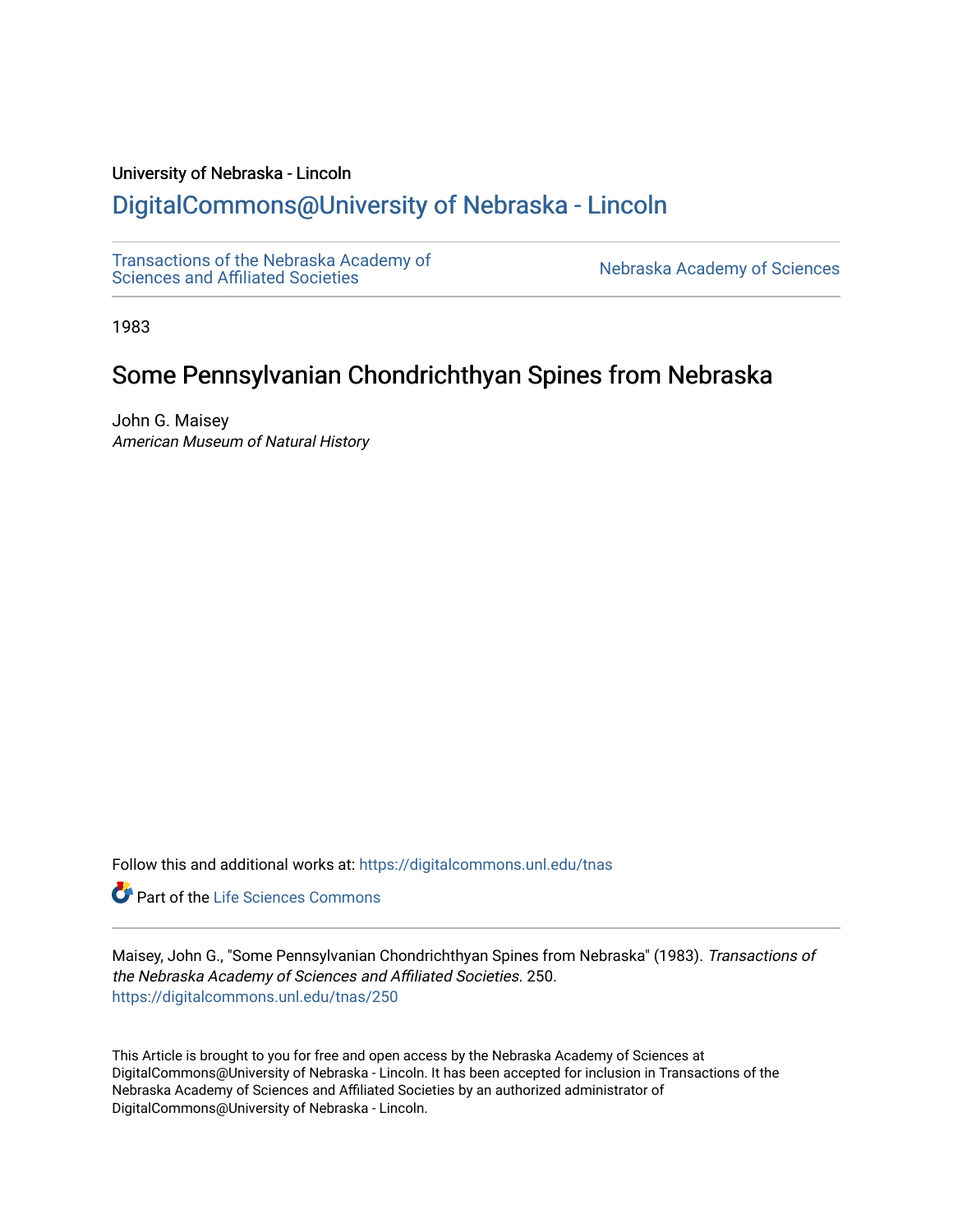# **EARTH SCIENCES**

# SOME PENNSYLVANIAN CHONDRICHTHYAN SPINES

# FROM NEBRASKA

John G. Maisey

Department of Vertebrate Paleontology American Museum of Natural History Central Park West at 79th Street New York, New York 10029

Fragmentary, dermal spines of Pennsylvanian chondrichthyans from Cass and Sarpy counties, Nebraska, are described. Forms that have been identified include the genera *Acondylacanthus, Amelacanthus*, *Bythiacanthus,* and *"Physonemus"* and an indeterminate hybodont. A diverse chondrichthyan fauna is therefore represented by these spines. The record of *Amekzcanthus* is the first outside Great Britain and Northern Ireland.

#### t t t

#### INTRODUCTION

Fragments of dermal spines from Pennsylvanian chondrichthyans were collected by W. D. White from the Pennsylvanian Kiewitz Shale, Stoner Limestone of Cass and Sarpy counties, Nebraska. This report describes those specimens which were donated to the University of Nebraska State Museum (UNSM), and all specimen numbers refer to that institution.

Genus *Acondylacanthus* St. John and Worthen, 1875 *Acondylacanthus aequicostatus* St. John and Worthen, 1875

#### Fig. 1A and B

Fragments of several *Acondylacanthus* spines from the Kiewitz Shale, Stoner Limestone of Cass County are represented (UNSM 79186 and 82412). The largest piece is 36 mm long, but another fragment, 10 mm long, seems to be from the same spine. The overall spine length was originally about 90 mm. A piece from the apical region of another spine is 17 mm long, but its tip is abraded. This piece is interesting, however, because it shows that most of the costae on the lateral faces

of the spine were established early in ontogeny, and only one or two new costae were added during subsequent growth. Most new costae are simply intercalated between the anterior and first lateral rib, and thus become a new first lateral rib.

These fragments are referred to *A. aequicostatus* on the basis of similarities in the ornament and their shape in transverse section. According to St. John and Worthen (1875), the type species *(A. gracilis)* has a concave posterior wall with median ridge, but the ridge is not apparent in their figures (St. John and Worthen, 1875: 434, plate xvi, Figs. 12 and 13). Other spines referred to *Acondylacanthus* generally lack a median posterior ridge, and I regard its absence as a diagnostic feature of *Acondylacanthus* spines (cf Woodward, 1891:109). The largest specimen shows the level of posterior closure to be low down on the spine.

> Genus *Amelacanthus* Maisey, 1982 *Amelacanthus americanus* n. sp.

### Fig. IE and F

A single fragment, 11.5 mm long, from near the apex of a small finspine (UNSM 82410) represents the only record of this distinctive genus outside Great Britain and Northern Ireland (Maisey, 1982:13). The specimen is tapered, with smooth, flat sides, and a gently concave posterior wall. An enamelled anterior keel is present, flanked by three (apically) to six (proximally) smooth, closely spaced costae. All the new costae were added by bifurcation of existing ones. The specimen resembles *A. laevis, A. plicatus,* andA. *sulcatus* (the type species) in its ornament pattern and transverse section, but the extent to which its costae bifurcate on the lateral surfaces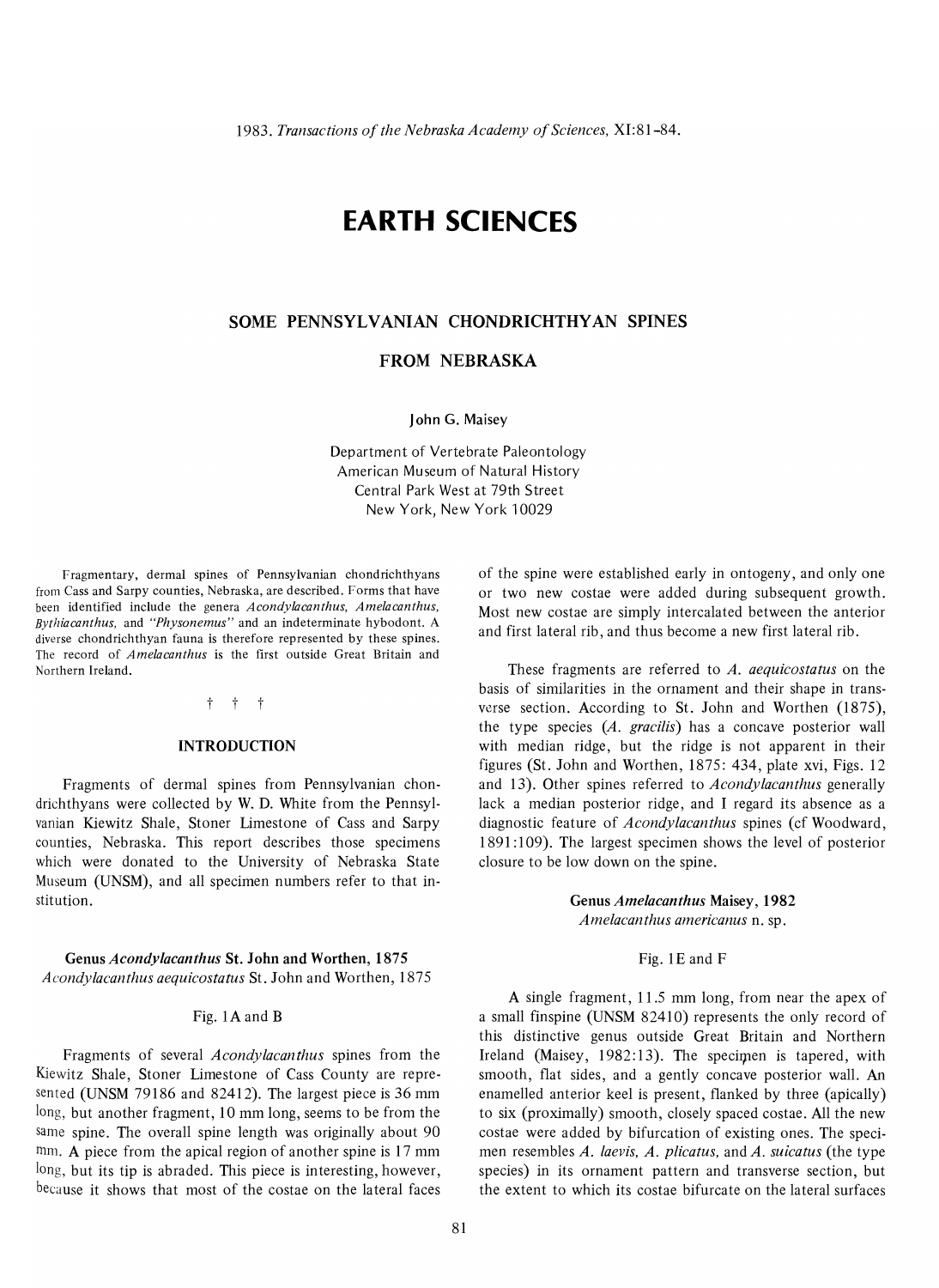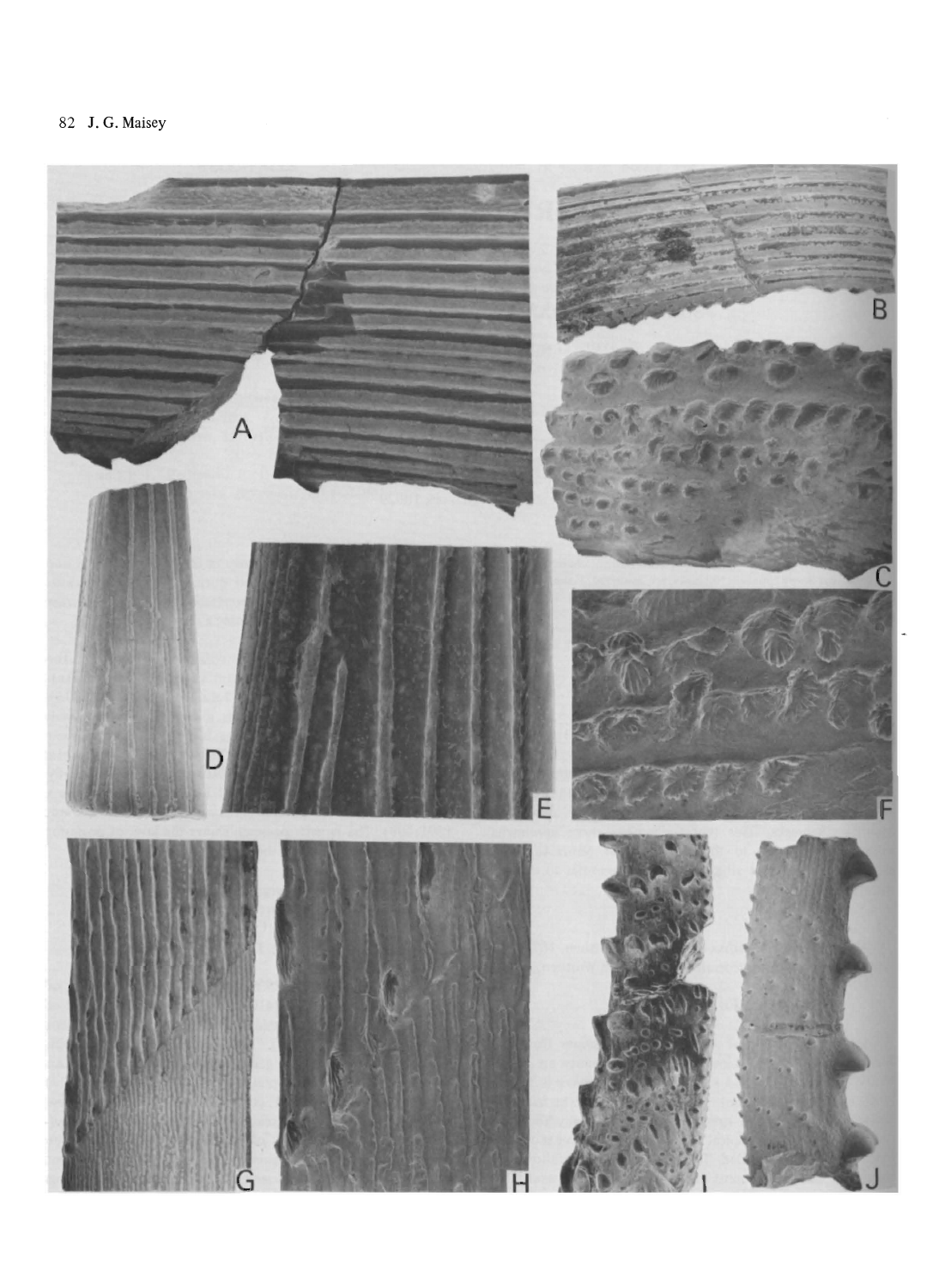distinguishes it from previously described *Amelacanthus*  spines. This, together with its younger (Pennsylvanian) age and geographical location, suggests that a new species is represented. The central cavity is located towards the back of the spine, and the spine wall is consequently much thinner posteriorly than anteriorly. In this respect, *A. americanus* resembles *A. laevis,* but the ribs of *A. laevis* spines are much finer. Ribbing of *A. americanus* is more like that of *A. sulcatus*  spines.

### Genus By thiacan thus St. John and Worthen, 1875

### Fig. lC and D

A single fragment, 16 mm long, from the midregion of a small finspine (UNSM 82413) is referred to *By thiacan thus*. The spine would have been rather slender, with only five or six rows of tubercles laterally. The small size, slender shape, and small number of tubercle rows suggest that this is a juvenile spine, and no attempt was made to refer it to any described species *(see* Maisey, 1982:2). The top of the inserted region is present, and the posterior wall is open throughout the length of the fragment.

#### Hybodontidae, gen. et sp. indet.

#### Fig. IG and H

This fragmentary spine (UNSM 82414) resembles those of *Acrodus* and *Hybodus* from the Mesozoic, and it is also similar to the finspines of an as yet undescribed Late Carboniferous hybodont. The fragment from the Kiewitz Shale is 31 mm long, and represents part of the spine midregion. The anterior part only is preserved, both posterior margins being lost, although an associated fragment represents part of the inserted region. The principal fragment is ornamented by numerous fine costae that are swollen and enamelled at intervals to form nodes. These nodes collectively define varices across the spine, parallel to the level of insertion *(vide* Maisey, 1978). Two varices are clearly seen in Figure 1 G. Measured down the spine long axis, these varices are 5.0 mm apart anteriorly and 4.3 mm apart farther laterally, and the level of insertion is approximately 4 mm below the lowest varix. The varices and insertion line slope at approximately 45° to the spine long axis. There is a small anterior saddle on the inserted region. A continuous anterior rib is absent; the leading edge of the ornamented region comprises several short costae which bifurcate irregularly.

# Genus *"Physonemus" "Physonemus" baculiformis* (St. John and Worthen, 1875)

#### Fig. 11 and J

The distal parts of two spines (UNSM 08558 and 47048) are represented, 12 mm and 37 mm in length respectively. The spines are elongate and slender, oval in transverse section, and have typical "reverse" curvature. The leading edge is ornamented by enlarged, transverse tubercles gently arched upwards, and sometimes separated into paired nodes. These large tubercles resemble bracket fungi in the way they sit upon the spine. Lateral tubercles are much smaller, and towards the posterolateral margins consist only of numerous small bumps. The posterior wall is marked by a very shallow median groove apically.

The nomenclature of "Physonemus" spines is in some disarray. A number of genera have been erected, e.g., *Batacanthus, Drepanacanthus, Physonemus, Stethacanthus,* and *Xystracanthus.* All have spines with reverse curvature, and all but *Stethacanthus* have ornamented spines. Woodward (1891) placed *Drepanacanthus* and *Xystracanthus* into synonymy with *Physonemus* and suggested that *Batacanthus* is another synonym, a view tentatively accepted here. More recently Lund (personal communication) has discovered articulated remains to indicate that *Stethacanthus* and *"Physonemus"*  are not closely related, and that *"Physonemus"* comprises a diverse array of forms. Therefore, pending reinvestigation of these forms, all are referred to as *"Physonemus. "* 

# *"Physonemus" stellatus* (Newberry and Worthen, 1866)

A fragment of spine 17 mm long, UNSM 47048, is referred to this species. It is not very well preserved and it is therefore not figured here, but its ornament agrees with that of published figures *(see* Newberry and Worthen, 1866: plate xii, Fig. 7; St. John and Worthen, 1875: plate xxi, Figs. 1-3).

 $\leftarrow$  FIGURE 1. Pennsylvanian chondrichthyan spines coated with "Polaron" conducting film aerosol and photographed at 2.5 kV using Cambridge "Stereoscan 250" in the American Museum of Natural History. A and *B.Acondylacanthus aequicostatus.* A. UNSM 79186, X8.25. B. UNSM 82412, X4.4. C and D. *Bythiacanthus* sp. C. UNSM 82413, X6.75. D. UNSM 82413, X17.5. E and F. *Amelacanthus americanus* n. sp. E. Holotype, UNSM 82410, X6.45. F. UNSM 82410, XI3.5. G and H. Indeterminate hybodont. G. UNSM 82414, X4.1. H. UNSM 82414, XI3.5. I and J. *''Physonemus'' baculiformis.* I. UNSM 47048, X4.1. J. UNSM 08558, X6.45.